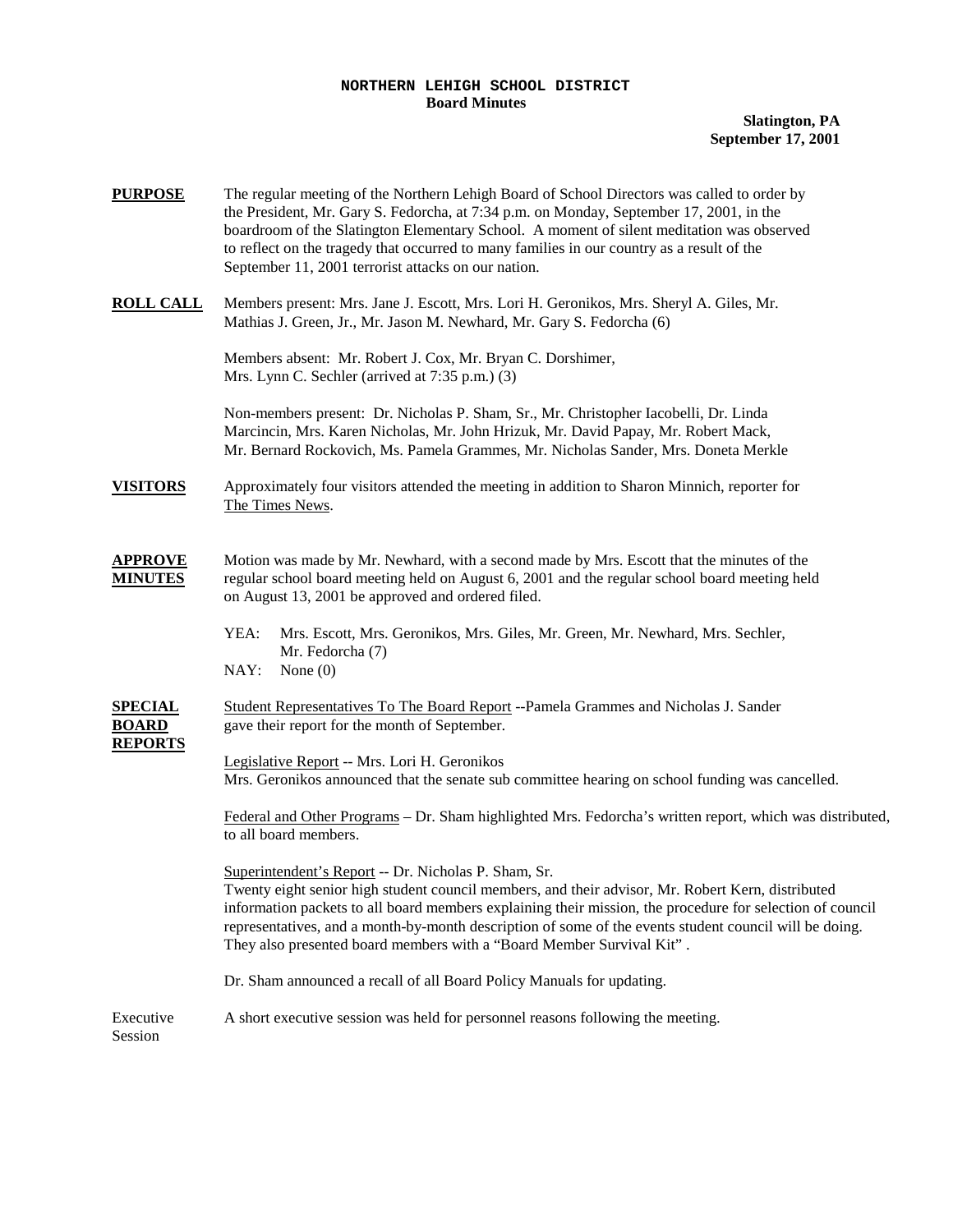| <b>PERSONNEL</b>              | Motion was made by Mr. Newhard, with a second made by Mrs. Sechler that the Board of<br>Education approve the following personnel items:                                                                                                                                                                                                                                                                                           |  |  |  |  |
|-------------------------------|------------------------------------------------------------------------------------------------------------------------------------------------------------------------------------------------------------------------------------------------------------------------------------------------------------------------------------------------------------------------------------------------------------------------------------|--|--|--|--|
| Substitutes-<br>Instructional | Approve to employ the following substitute teacher(s) for the 2001-2002 school year at the substitute<br>teacher rates of \$70.00 for 1-10 non-consecutive days; \$80.00 for 11-20 non-consecutive days; and \$90.00<br>21+ non-consecutive days:                                                                                                                                                                                  |  |  |  |  |
|                               | Bernice Hicks – German -- \$90.00 rate (Effective September 14, 2001)<br>Joanne Solga - Elementary                                                                                                                                                                                                                                                                                                                                 |  |  |  |  |
| Non-<br>Instructional         | Approve to employ the following substitute aides/secretaries for the 2001-2002 school year at the rate of<br>\$7.25 per hour: Ann Stoss - Instructional Aide                                                                                                                                                                                                                                                                       |  |  |  |  |
|                               | Approve to employ the following substitute cafeteria workers for the 2001-2002 school year at the rate of<br>\$7.25 per hour: Ann Stoss                                                                                                                                                                                                                                                                                            |  |  |  |  |
| Salary<br>Adjustment          | Acknowledge the following teacher who has completed the requirements per the Collective<br>Bargaining Agreement that would entitle her to a salary increase for the 2001-2002 school year:                                                                                                                                                                                                                                         |  |  |  |  |
|                               | Jane Englert<br>From:<br>$5B + 24$<br>\$37,000<br>5M<br>\$38,200<br>To:                                                                                                                                                                                                                                                                                                                                                            |  |  |  |  |
| Leave<br>Without<br>Pay       | Approve the request of Amanda Glassic, Peters Elementary third grade teacher, to take a<br>three-day leave of absence, without pay, on January 9, 10 and 11, 2002. She plans to use her<br>two accumulated personal days in conjunction with the requested three unpaid days. Her<br>request will not be considered a precedent for future requests per correspondence received<br>from the Northern Lehigh Education Association. |  |  |  |  |
| Resignation-<br>Co-Curricular | Accept the resignation of Robert Kern from his co-curricular position of Senior High Fall<br>Intramurals/Weightlifting/Indoor Floor Tennis.                                                                                                                                                                                                                                                                                        |  |  |  |  |
|                               | YEA:<br>Mrs. Escott, Mrs. Geronikos, Mrs. Giles, Mr. Green, Mr. Newhard, Mrs. Sechler,<br>Mr. Fedorcha (7)<br>NAY:<br>None $(0)$                                                                                                                                                                                                                                                                                                   |  |  |  |  |
| <b>POLICY</b>                 | Motion was made by Mrs. Sechler, with a second made by Mrs. Escott that the Board of<br>Education approve the following items listed under Policy:                                                                                                                                                                                                                                                                                 |  |  |  |  |
| Conferences                   | Approve the request of Denise Papay to attend the Keystone Reading Association annual<br>conference in Hershey, PA from October 21-23, 2001. Expenses include \$120.00 for registration,<br>\$40.00 for meals, \$392.00 for lodging, \$40.00 for travel, \$34.00 miscellaneous expenses for a total<br>cost of \$626.00. Expenses for this conference will be paid for through Title I funds.                                      |  |  |  |  |
|                               | Approve the request of Debra Sanek to attend the Keystone Reading Association annual<br>conference in Hershey, PA from October 21-23, 2001. Expenses include \$120.00 for registration,<br>\$20.00 for meals, \$40.00 for travel, \$392.00 for lodging, \$8.00 miscellaneous expenses for a total<br>cost of \$580.00. Expenses for this conference will be paid for through Title I funds.                                        |  |  |  |  |
|                               | Approve the request of Rose Lee Goldberg to attend the Keystone Reading Association annual<br>conference in Hershey, PA from October 21-23, 2001. Expenses include \$120.00 for registration,<br>\$20.00 for meals, \$40.00 for travel, \$392.00 for lodging, \$8.00 miscellaneous expenses for a total<br>cost of \$580.00. Expenses for this conference will be paid for through Title I funds.                                  |  |  |  |  |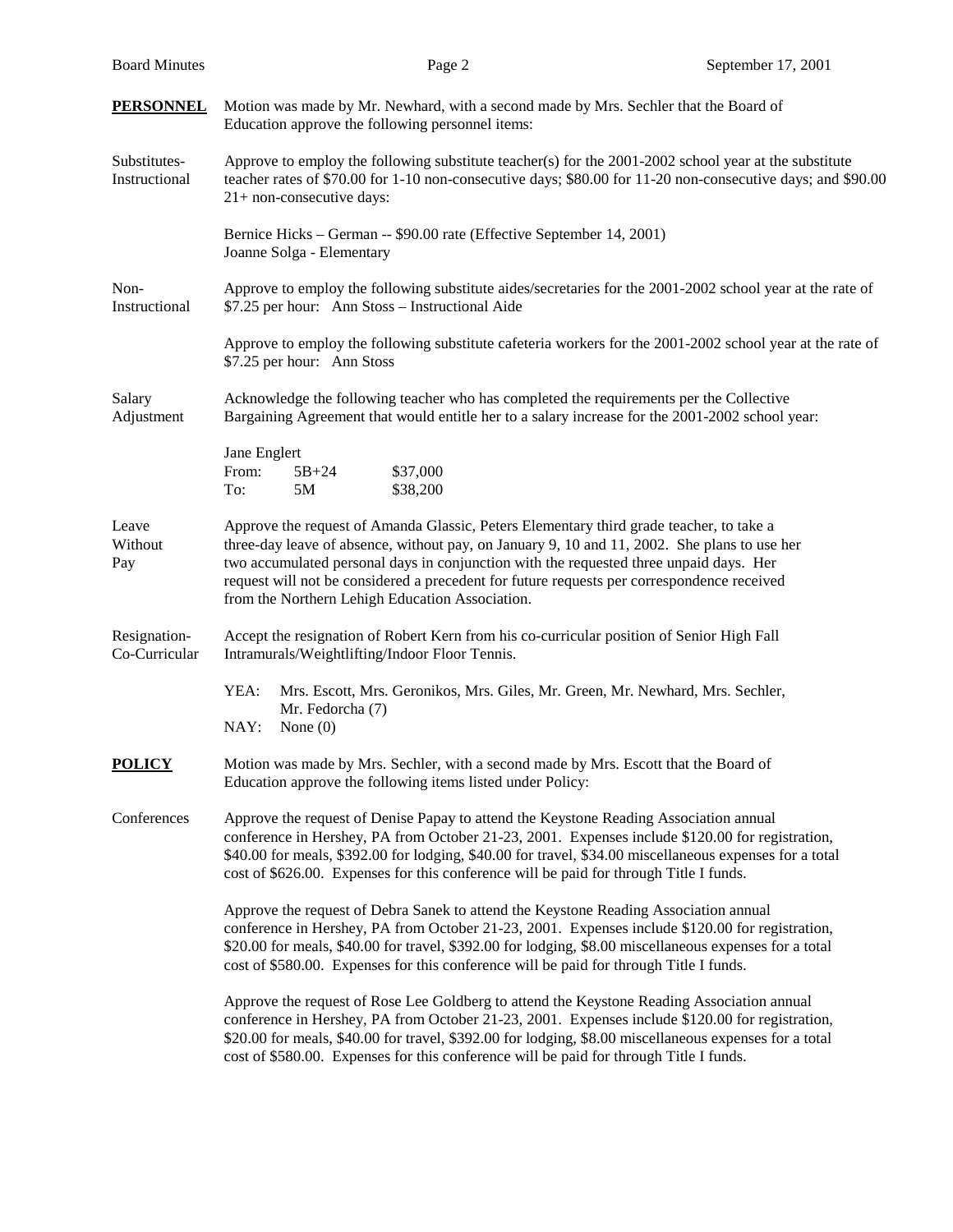| <b>POLICY</b><br>(Con't.)                             | Approve the request of Dawn Mayer to attend the Keystone Reading Association annual<br>conference in Hershey, PA from October 21-23, 2001. Expenses include \$120.00 for registration,<br>\$20.00 for meals, \$40.00 for travel, \$8.00 miscellaneous expenses for a total cost of \$188.00.<br>Expenses for this conference will be paid for through Title I funds.                              |  |  |  |  |
|-------------------------------------------------------|---------------------------------------------------------------------------------------------------------------------------------------------------------------------------------------------------------------------------------------------------------------------------------------------------------------------------------------------------------------------------------------------------|--|--|--|--|
|                                                       | Approve the request of Karen Nicholas to attend the Keystone Reading Association annual<br>conference in Hershey, PA from October 21-23, 2001. Expenses include \$120.00 for registration,<br>\$20.00 for meals, \$40.00 for travel, \$258.00.00 for lodging, \$8.00 miscellaneous expenses for a<br>total cost of \$446.00. Expenses for this conference will be paid for through Title I funds. |  |  |  |  |
|                                                       | Approve the request of Christopher Iacobelli to attend the Keystone Reading Association annual<br>conference in Hershey, PA from October 21-23, 2001. Expenses include \$120.00 for registration,<br>\$40.00 for meals, \$40.00 for travel, \$392.00 for lodging, for a total cost of \$592.00. Expenses for<br>this conference will be paid for through Title I funds.                           |  |  |  |  |
| <b>NLMS</b> Student<br>Activities Acct.<br>Statement  | Approve the Northern Lehigh Middle School Student Activities Account Statement for the month<br>of August 2001.                                                                                                                                                                                                                                                                                   |  |  |  |  |
| Attendance of<br>Non-Resident<br>Student              | Approve to permit a Slatington Elementary School and a middle school<br>student, whose parents have executed an agreement to purchase property in the Northern<br>Lehigh School District on or before September 28, 2001, to attend school in accordance with<br>the future resident guidelines of School Board Policy #202.                                                                      |  |  |  |  |
| Field $Trip(s)$                                       | Approve the following field trips:                                                                                                                                                                                                                                                                                                                                                                |  |  |  |  |
|                                                       | Senior High Biology I Students & Teachers - Philadelphia Zoo-October 17, 2001. Cost of<br>this trip will be paid for by the students.                                                                                                                                                                                                                                                             |  |  |  |  |
|                                                       | Northern Lehigh High School Marching Band -- West Depford HS Marching Band<br>Competition - West Depford, NJ -- September 22, 2001; Hanover HS Marching Band<br>Competition - Hanover, PA - September 29, 2001; Atlantic Coast Championships -<br>Scranton, PA - November 10, 2001                                                                                                                |  |  |  |  |
|                                                       | Elementary Gifted Students - Pennsylvania Renaissance Faire - Hershey, PA - October 12,<br>$2001 - \text{Cost of this trip will be paid for by PTO funds.}$                                                                                                                                                                                                                                       |  |  |  |  |
|                                                       | YEA:<br>Mrs. Escott, Mrs. Geronikos, Mrs. Giles, Mr. Green, Mr. Newhard, Mrs. Sechler,<br>Mr. Fedorcha (7)<br>NAY:<br>None $(0)$                                                                                                                                                                                                                                                                  |  |  |  |  |
| <b>CURRIC-</b><br><b>ULUM AND</b><br><b>INSTRUCT-</b> | Motion was made by Mr. Green, with a second made by Mrs. Giles that the Board of Education<br>approve the following items listed under Curriculum and Instruction:                                                                                                                                                                                                                                |  |  |  |  |
| <b>ION</b>                                            | Approve to authorize proper officials to execute an agreement between the Northern Lehigh                                                                                                                                                                                                                                                                                                         |  |  |  |  |

Services 2001-02

CLIU Special School District and the Carbon Lehigh Intermediate Unit to provide services for special education Education for the 2001-2002 school year as presented.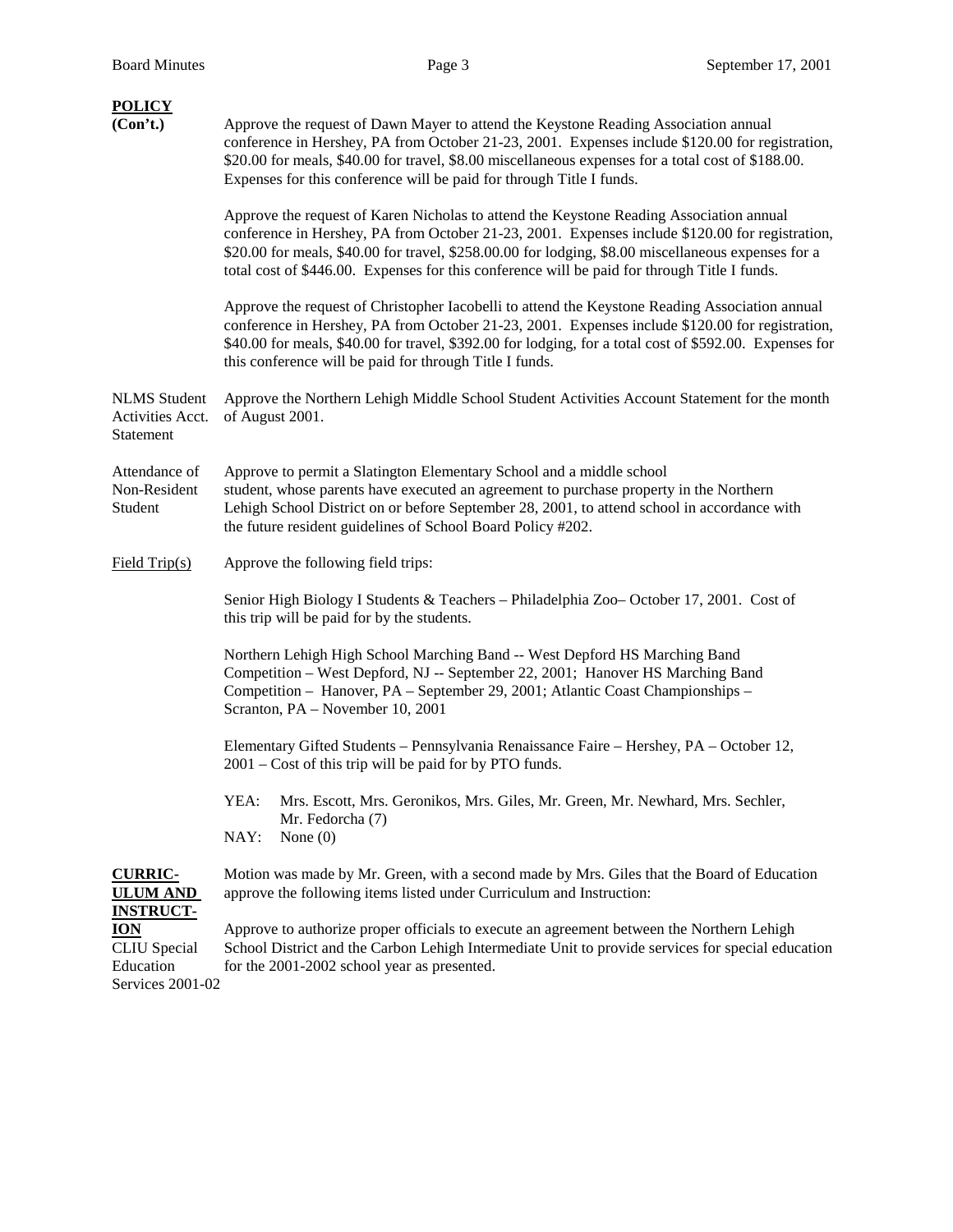## **CURRICULUM AND INSTRUCTION**

| (Con't.)<br>Induction<br>Program                                            | Approve the following teachers as helping teachers in the Northern Lehigh School District<br>Induction Program for the 2001-2002 school year:                                                                                                                                                                                                                                                                                                                                   |                                |                       |                                                                                |  |  |  |
|-----------------------------------------------------------------------------|---------------------------------------------------------------------------------------------------------------------------------------------------------------------------------------------------------------------------------------------------------------------------------------------------------------------------------------------------------------------------------------------------------------------------------------------------------------------------------|--------------------------------|-----------------------|--------------------------------------------------------------------------------|--|--|--|
|                                                                             |                                                                                                                                                                                                                                                                                                                                                                                                                                                                                 | <b>Helping Teacher</b>         | Inductee              | <b>Stipend</b>                                                                 |  |  |  |
|                                                                             | Christine Koder                                                                                                                                                                                                                                                                                                                                                                                                                                                                 |                                | Kelly Harkins         | \$750.00                                                                       |  |  |  |
|                                                                             | Andrea Fella                                                                                                                                                                                                                                                                                                                                                                                                                                                                    |                                | Kelly Kromer          | \$750.00                                                                       |  |  |  |
|                                                                             | Marilyn Steckel                                                                                                                                                                                                                                                                                                                                                                                                                                                                 |                                | Amanda Glassic        | \$750.00                                                                       |  |  |  |
|                                                                             |                                                                                                                                                                                                                                                                                                                                                                                                                                                                                 | Mary Ann S.-Mattiola           | Roxanne Sagala        | \$750.00                                                                       |  |  |  |
|                                                                             | Denise Turoscy                                                                                                                                                                                                                                                                                                                                                                                                                                                                  |                                | <b>Brian Pfingstl</b> | \$750.00                                                                       |  |  |  |
| Lehigh Valley<br>Drug & Alcohol<br>Intake Unit<br>Agreement                 | Authorize the superintendent to execute a Letter of Agreement for the 2001-2002 school year,<br>which affirms that the Lehigh Valley Drug and Alcohol Intake Unit agrees to cooperate with the<br>Northern Lehigh School District in their Student Assistance Program (SAP) initiative.                                                                                                                                                                                         |                                |                       |                                                                                |  |  |  |
| Middle School<br>Management<br>Consultant<br>Agreement                      | Approve to authorize proper officials to execute an agreement for contracted services between the<br>Northern Lehigh School District and George P. White Education & Management Consultants for<br>middle school transition services, effective July 1, 2002 through June 30, 2003 at a fee of \$24,000<br>plus related expenses.                                                                                                                                               |                                |                       |                                                                                |  |  |  |
|                                                                             | YEA:<br>Mrs. Escott, Mrs. Geronikos, Mrs. Giles, Mr. Green, Mr. Newhard, Mrs. Sechler,                                                                                                                                                                                                                                                                                                                                                                                          |                                |                       |                                                                                |  |  |  |
|                                                                             | Mr. Fedorcha (7)<br>NAY:<br>None $(0)$                                                                                                                                                                                                                                                                                                                                                                                                                                          |                                |                       |                                                                                |  |  |  |
| <u>FINANCIAL</u>                                                            | Motion was made by Mrs. Giles, with a second made by Mrs. Geronikos that the Board of<br>Education approve the following financial items:                                                                                                                                                                                                                                                                                                                                       |                                |                       |                                                                                |  |  |  |
| Treasurer's<br>Report                                                       | Approve the report of the Treasurer, Mr. Cox, for the month of August 2001.                                                                                                                                                                                                                                                                                                                                                                                                     |                                |                       |                                                                                |  |  |  |
| Reports<br>(Info Only)                                                      | All board members received the August 2001 Expenditure Reports for the Cafeteria, General,<br>and Capital Reserve funds.                                                                                                                                                                                                                                                                                                                                                        |                                |                       |                                                                                |  |  |  |
| Pay Bills                                                                   | Approve payment of General Fund bills for the month of August 2001, as presented.                                                                                                                                                                                                                                                                                                                                                                                               |                                |                       |                                                                                |  |  |  |
| Portfolio<br>Summary                                                        | Approve the Arthurs Lestrange Cash Management Portfolio Summary for the month of August<br>2001.                                                                                                                                                                                                                                                                                                                                                                                |                                |                       |                                                                                |  |  |  |
| <b>Extend Agree-</b><br>ment With<br><b>United Inspect-</b><br>ion Services | Approve to authorize proper officials to execute an agreement to extend the proposal, which was<br>board approved on October 9, 2000, with United Inspection Services. This agreement was<br>approved for construction testing in the senior high school and it is now recommended that United<br>Inspection Services continue providing this service for the middle school alterations project.                                                                                |                                |                       |                                                                                |  |  |  |
| CTC Assoc.<br>Professional<br>Services<br>Agreement                         | Approve to contract with CTC Associates for professional services to include voice/data<br>systems for Slatington and Peters Elementary School and for additional technologies at the<br>high school, middle school, Slatington and Peters Elementary School which include fire<br>alarm, closed circuit TV, door entry monitoring and proximity card door access systems.<br>Preparation of all designs, documentation, and bid documents will be done on an as need timeline. |                                |                       |                                                                                |  |  |  |
|                                                                             | YEA:<br>NAY:                                                                                                                                                                                                                                                                                                                                                                                                                                                                    | Mr. Fedorcha (7)<br>None $(0)$ |                       | Mrs. Escott, Mrs. Geronikos, Mrs. Giles, Mr. Green, Mr. Newhard, Mrs. Sechler, |  |  |  |